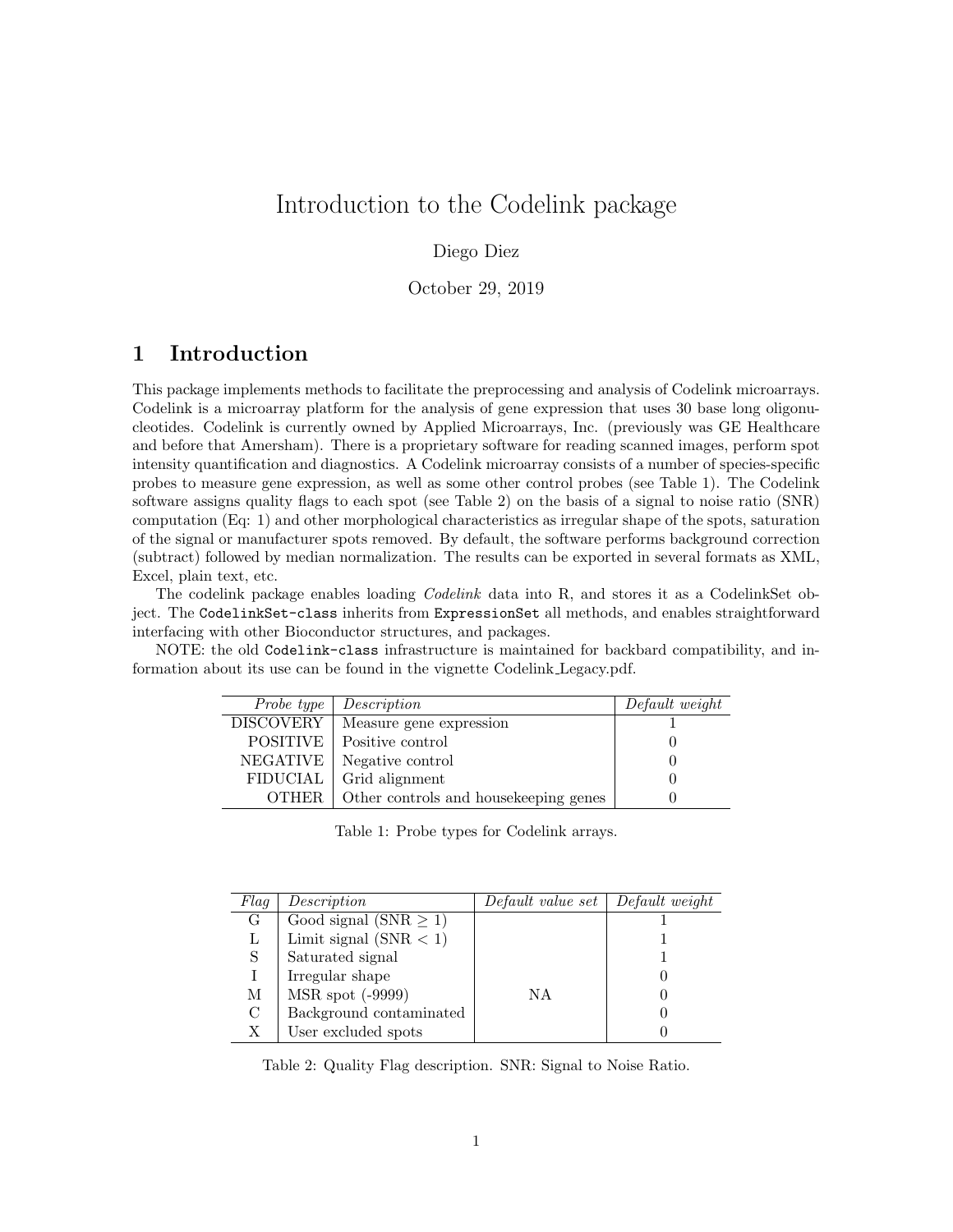$$
SNR = \frac{Smean}{(Bmedian + 1.5 * Bstdev)}\tag{1}
$$

## 2 Reading data

Only Codelink data exported as plain text from the Codelink software is supported. Unfortunately the Codelink exported text format can have arbitrary columns and header fields so depending of what has been exported, reading it into a CodelinkSet object may be more or less complicated. As a rule of thumb it is recommended to include in the exported files at least Spot mean and Bkgd median values so that background correction and normalization can be performed within R. In addition, Bkgd\_stdev will be needed to compute the SNR. If Raw intensity or Normalized intensity columns are present then it is possible to avoid background correction and/or normalization, and use the ones performed by the Codelink software. The Feature id column will be use to assign unique identifiers to each spot, so that CodelinkSet object can be read appropriately (or else will try to guess those). To read codelink data:

```
> # NOT RUN #
> library(codelink)
> # to read data as CodelinkSet object:
> f = list.files(pattern = "TXT")
> codset = readCodelinkSet(filename = f)
> # NOT RUN #
```
This assumes that the files have the extension "TXT" (uppercase) and are in the working directory. You can prepare a targets file with each file's name and additional phenotypic information, then pass this information to readCodelinkSet() so that it is stored in the CodelinkSet object.

```
> # NOT RUN #
> pdata = read.AnnotatedDataFrame("targets.txt")
> codset = readCodelinkSet(filename = pdata$FileName, phenoData = pdata)
> # NOT RUN #
> # sample dataset.
> data(codset)
> codset
CodelinkSet (storageMode: lockedEnvironment)
assayData: 35129 features, 4 samples
  element names: background, exprs, flag, snr, weight
protocolData: none
phenoData
  sampleNames: Sample-1 Sample-2 Sample-3 Sample-4
  varLabels: sample
  varMetadata: labelDescription
featureData
  featureNames: 1001 1002 ... 328112 (35129 total)
  fvarLabels: probeName probeType ... meanSNR (5 total)
  fvarMetadata: labelDescription
experimentData: use 'experimentData(object)'
Annotation: rwgcod
```
To convert old Codelink objects into the new CodelinkSet the handy function Codelink2CodelinkSet() can be used: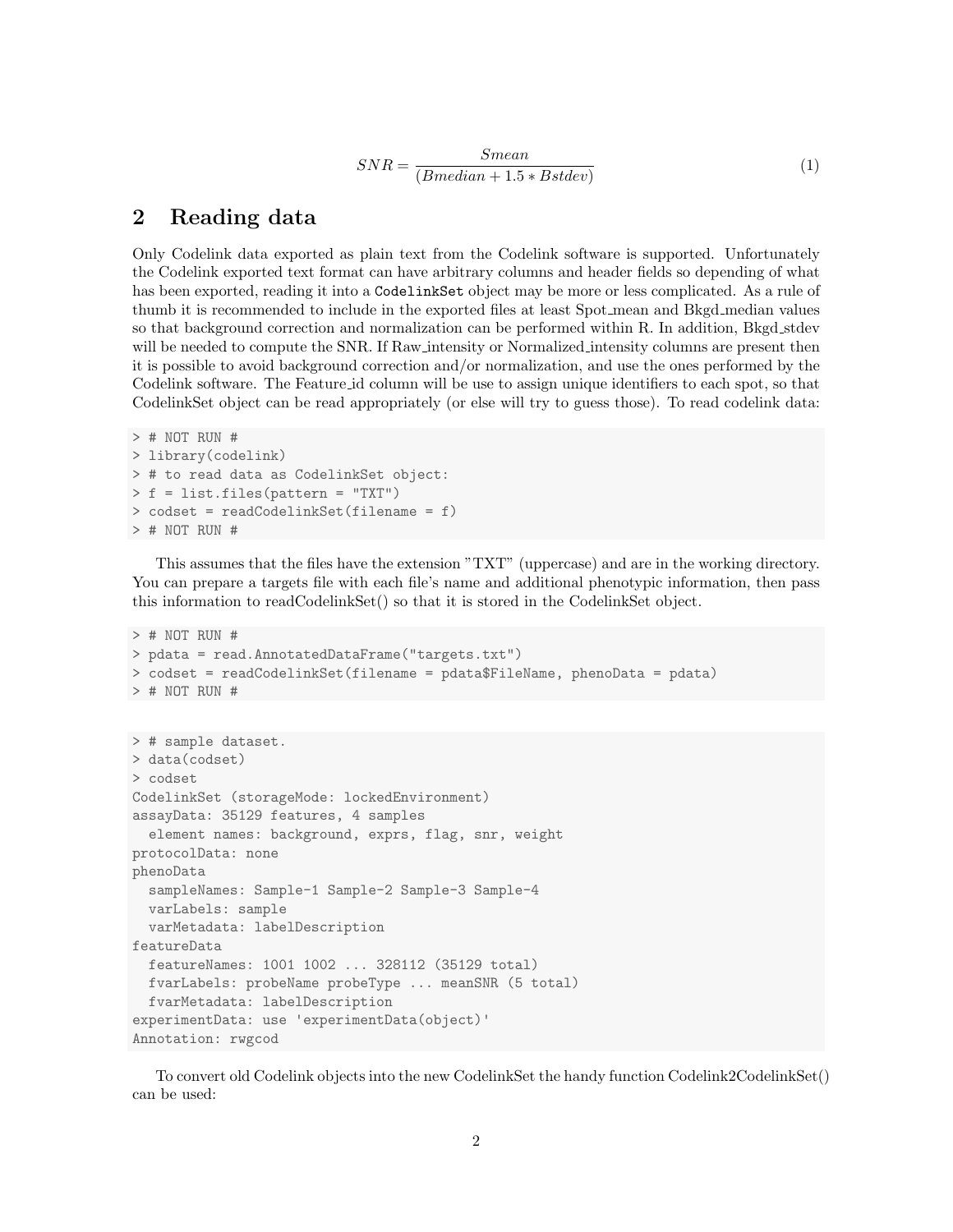```
> data(codelink.example)
> print(is(codelink.example))
[1] "Codelink" "list" "vector"
[4] "AssayData" "list_OR_List" "vector_OR_factor"
[7] "vector_OR_Vector"
> tmp = Codelink2CodelinkSet(codelink.example)
> tmp
CodelinkSet (storageMode: lockedEnvironment)
assayData: 20469 features, 2 samples
  element names: background, exprs, flag, snr, weight
protocolData: none
phenoData
 rowNames: 1 2
  varLabels: sample
  varMetadata: labelDescription
featureData
  featureNames: 1 2 ... 20469 (20469 total)
 fvarLabels: probeName probeType ... meanSNR (5 total)
  fvarMetadata: labelDescription
experimentData: use 'experimentData(object)'
Annotation: h10kcod.db
```
#### 2.1 Flags and weights

Traditionally the codelink package has used flag information to assign NAs to values. This behavior has been changed since the version released with Bioconductor 2.13 (October, 2013). To reproduce the old behavior call readCodelinkSet() with argument old=TRUE.

In the current implementation, only probes flagged as MSR spots (flag 'M'- which have an intensity value assigned of -9999), will be automatically converted to NA. This value cannot be adjusted since the value of the probes itself does not represent any measure of signal.

In addition to this, probe weights will be computed by default, based on the conversion table shown in tables 1 and 2. The weight computation follows this process. First, weights are assigned based on type, with DISCOVERY probes being assigned weight=1 and other probes weight=0. Then, weights are adjusted based on flags. The worst weight (type or flag weights when multiple) is assigned to each probe. The weights assigned can be controled by the type.weights and flag.weights argument to readCodelinkSet(). It is possible also to reassign weights after reading with the function createWeights(). Weights can be used during preprocessing (background correction and normalization) and linear modeling.

```
> w = createWeights(codset)
> ## NOTE: a proper replacement function will be provided later:
> assayDataElement(codset, "weight") = w
```
#### 2.2 Accessing data

Data stored in a CodelinkSet object can be accessed using several accessor functions:

```
> # get signal intensities. alias: getInt()
> head(exprs(codset))
     Sample-1 Sample-2 Sample-3 Sample-4
```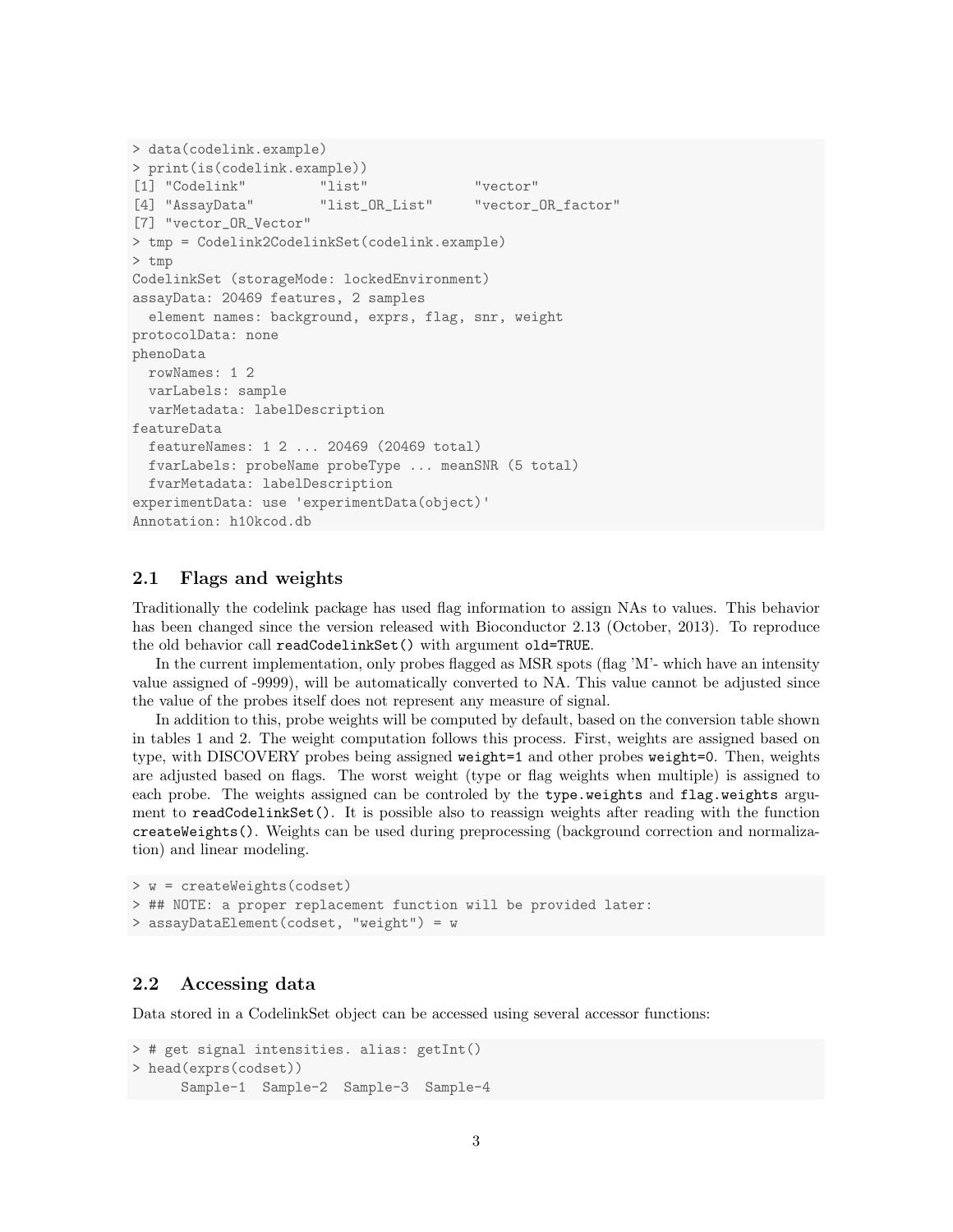```
1001 1645.4359 1175.0750 1191.2703 1127.0000
1002 47.2364 39.7000 41.3415 35.9556
1004 42.7961 39.5862 44.3542 36.5977
1005 1008.0443 482.7928 638.2655 482.1574
1006 118.9067 73.3896 82.8421 77.1571
1007 1612.3613 1122.6693 1122.6522 1074.5339
> # get background intensities.
> head(getBkg(codset))
    Sample-1 Sample-2 Sample-3 Sample-4
1001 31 31 31 31
1002 31 31 31 31
1004 31 31 32 31
1005 31 30 31 32
1006 32 31 30 32
1007 31 30 31 32
> # get SNR values.
> head(getSNR(codset))
     Sample-1 Sample-2 Sample-3 Sample-4
1001 37.790711 27.6104937 28.0621444 26.1873780
1002 1.100202 0.9286658 0.9711291 0.8586443
1004 1.007958 0.9298767 1.0146951 0.8475702
1005 22.495867 11.4867798 14.9880533 10.9125875
1006 2.576429 1.7566020 2.0463101 1.8040827
1007 36.999348 25.4019705 25.9305364 24.3570387
> # get flags.
> head(getFlag(codset))
    Sample-1 Sample-2 Sample-3 Sample-4
1001 "G" "G" "G" "G"
1002 "G" "L" "L" "L"
\begin{array}{ccccccccc} 1004 & "G" & & & "L" & & & "G" & & & "L" \\ 1005 & "G" & & & "G" & & & "G" & & & "G" \\ \end{array}1005 "G" "G" "G" "G"
1006 "G" \frac{100}{100} "G" \frac{100}{100} "G"
1007 "G" "G" "G" "G"
> # get weights.
> head(getWeight(codset))
    Sample-1 Sample-2 Sample-3 Sample-4
1001 0 0 0 0
1002 1 1 1 1
1004 1 1 1 1
1005 1 1 1 1
1006 1 1 1 1
1007 0 0 0 0
> # get phenoData:
> head(pData(codset))
        sample
Sample-1 T3-5(3)
Sample-2 TX-1(3)
Sample-3 T3-2(3)
Sample-4 T3-4(1)
```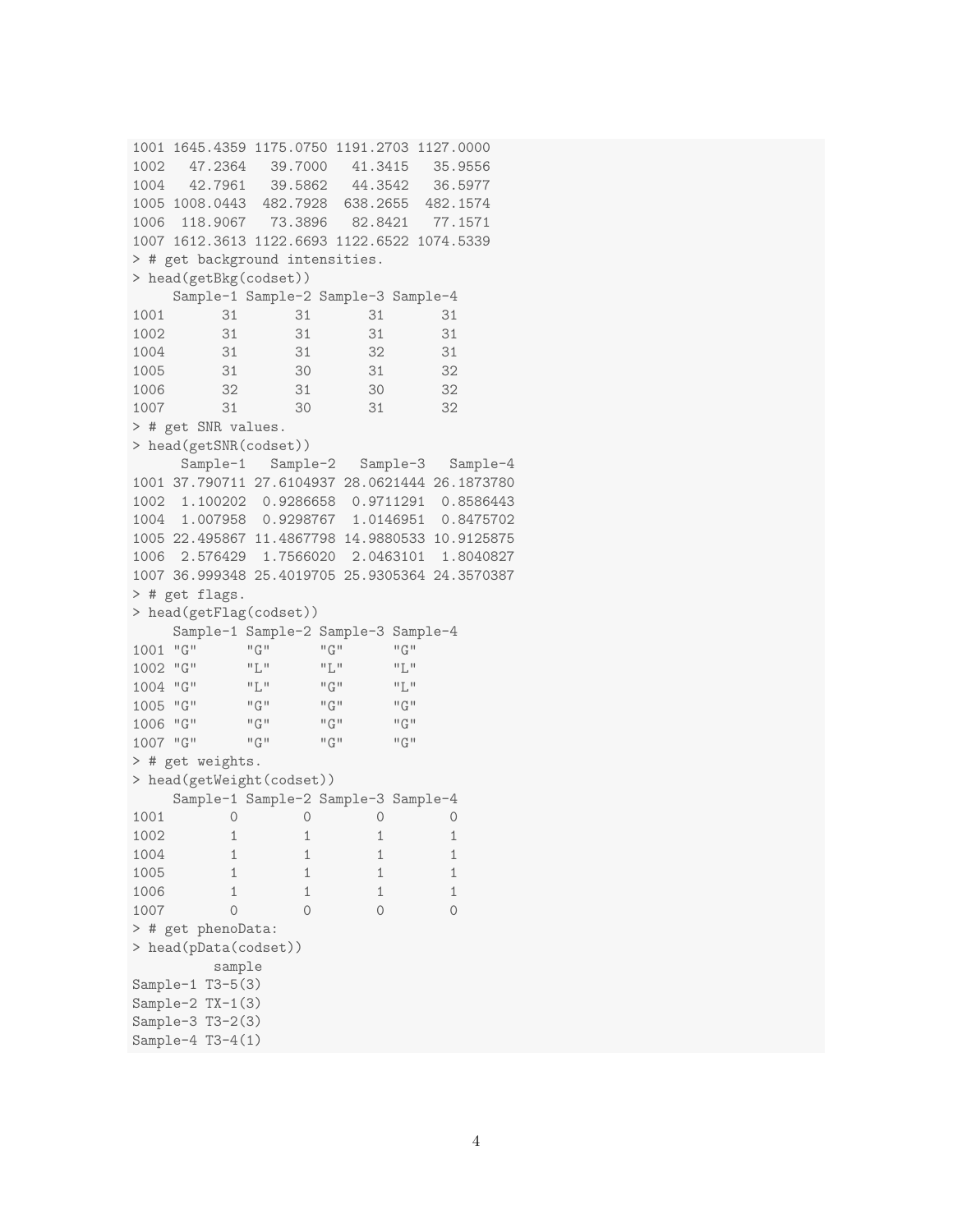### 3 Background correction

If Spot mean and Bkgd median values are available then background correction can be performed with codCorrect(). Background correction methods are borrowed from the limma package, including methods none, subtract, half and normexp. The default is set to half, because it is very fast. However, more sensitive (although slower) methods like *normexp* are recommended. It is possible to assign an offset to avoid low intensity probes to have high M variances.

> codset = codCorrect(codset, method = "half", offset = 0)

### 4 Normalization

Normalization of the background corrected intensities is done by the wrapper function normalize (or the alias codNormalize()). Here again, normalization is borrowed from the limma package. Methods median, quantile (the default) and loess are available.

```
> codset = codNormalize(codset, method = "quantile")
```
Method loess performs CyclicLoess normalzation and accepts weights. Weights are used in a perprobe fashion (that is, one weight for one probe, not different weights for each sample). When weights are used for normalzation the minimum of all the weights for each probe along all the samples will be used. This is to ensure that for each array there is an equal contribution of each probe in the normalization process.

```
> # NOT RUN
> codset = codNormalize(codset, method = "loess", weights = getWeight(codset),
      loess.method = "fast")> # NOT RUN
```
## 5 Diagnostic plots

There are some plot facilities to help diagnose the effect of background correction and normalization, as well as identify putative faulty arrays. The most commonly used functions are MA plots, density plots and array images. All these functions can be accessed through the function codPlot(). The parameter what specifies the type of plot: ma (default), density, scatter and image are valid choices. Figures 1 and 2 below show examples of these plotting functions.

```
> codPlot(codset) # by default MA plot.
> codPlot(codset, what = "density")
```
When the columns *Logical row* and *Logical col* are present in the original data files, this information is used to assign the physical location of each probe in the array to plot a pseudo image. It is possible to plot the background intensities (default), the spot mean, raw and normalized intensities and the SNR values. This images are useful to identify spatial artifact that may be affecting the analysis.

> codPlot(codset, what = "image")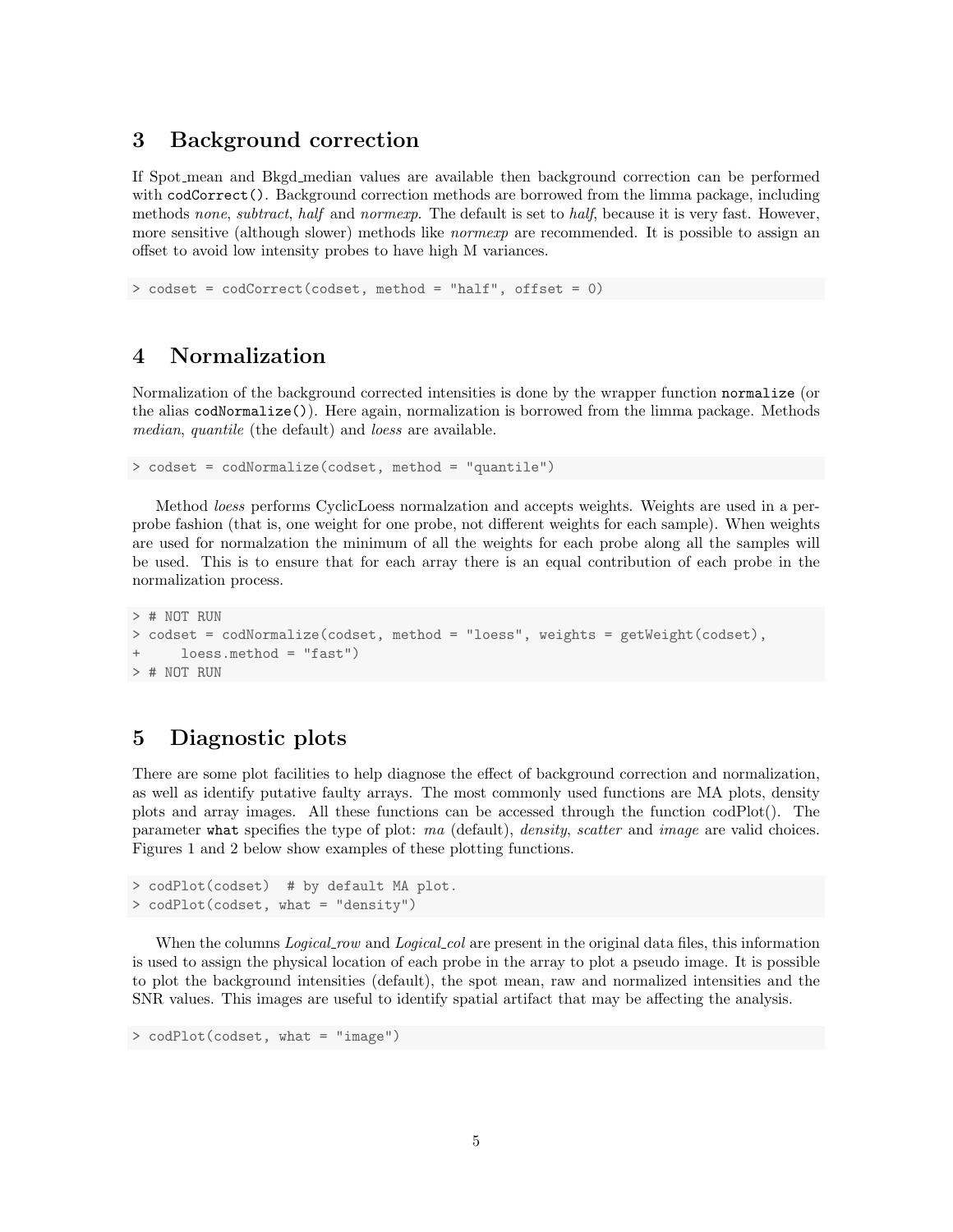

Median vs Sample-1

Figure 1: MA plot (left) and density plot (right).





Figure 2: Pseudo image plot of an array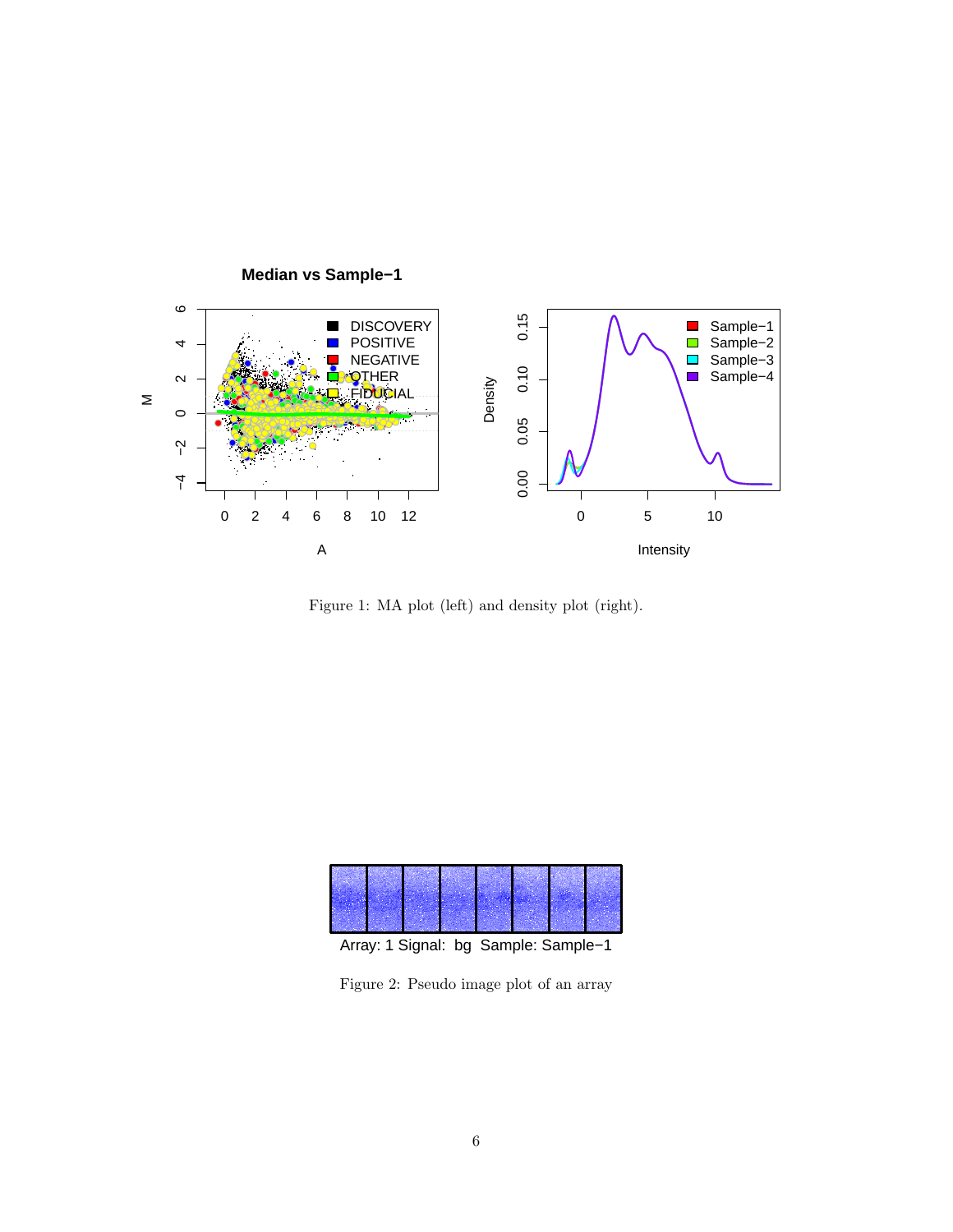### 6 Fitting linear models

A typical analysis include the testing for differentially expressed probes between two populations. This can be performed using a variety of different R/Bioconductor packages, but the limma package is one of the most popular options. Limma can readily use CodelinkSet objects, and can take advantage of weights generated during data reading. In this case, weights will be use probe-wise (i.e. different weights for the same probe in different samples will be considered).

```
> fit = lmFit(codset, design = c(1, 1, 2, 2), weights = getWeight(codset))
> fit2 = eBayes(fit)
> topTable(fit2)
      probeName probeType logicalRow logicalCol meanSNR logFC
255020 GE1262775 DISCOVERY 255 20 224.66663 7.985204
311011   GE21204   DISCOVERY   311   11 197.73053   7.967831
31103 GE1152142 DISCOVERY 31 103 222.18072 7.863261
106027 GE1204034 DISCOVERY 106 27 130.05434 7.468283
24019 GE1126416 DISCOVERY 24 19 122.54245 7.312816
150024 GE20195 DISCOVERY 150 24 105.40705 7.265655
321107 GE1181836 DISCOVERY 321 107 98.68877 7.259977
242033 GE1221296 DISCOVERY 242 33 102.22355 7.224388
114068 GE22145 DISCOVERY 114 68 102.59456 7.199294
312012 GE19692 DISCOVERY 312 12 93.38577 7.192154
      AveExpr t P.Value adj.P.Val B
255020 13.33260 12.79005 1.994916e-37 4.824245e-33 73.30523
311011 13.21738 12.76222 2.851040e-37 4.824245e-33 72.95862
31103 13.14444 12.59473 2.406646e-36 2.714857e-32 70.88828
106027 12.44730 11.96209 5.914179e-33 5.003691e-29 63.31500
24019 12.23010 11.71307 1.146213e-31 7.758030e-28 60.44112
150024 12.14916 11.63753 2.783076e-31 1.496585e-27 59.58128
321107 12.06931 11.62844 3.095590e-31 1.496585e-27 59.47814
242033 12.07106 11.57144 6.020429e-31 2.546792e-27 58.83346
114068 12.06821 11.53124 9.604776e-31 3.611609e-27 58.38079
312012 11.98362 11.51981 1.096667e-30 3.711341e-27 58.25229
```
## 7 Citation

> citation(package = "codelink")

To cite codelink in publications use:

```
Diego Diez, Rebeca Alvarez and Ana Dopazo. codelink: An R
package for analysis of GE Healthcare Gene Expression Bioarrays.
2007, Bioinformatics
```
A BibTeX entry for LaTeX users is

```
@Article{,
   title = {codelink: an R package for analysis of GE Healthcare Gene
Expression Bioarrays},
   author = {{Diego Diez} and {Rebeca Alvarez} and {Ana Dopazo}},
```